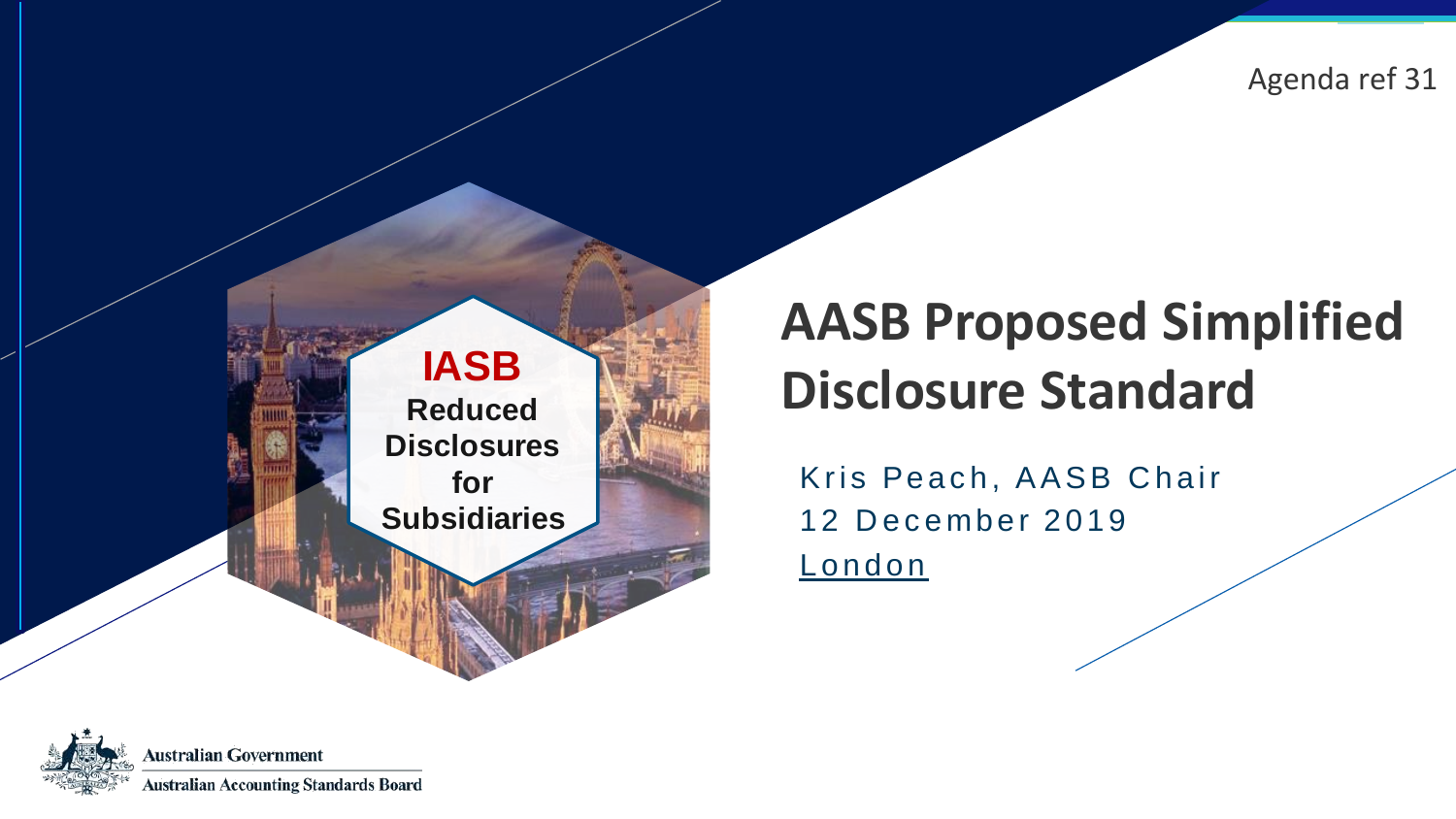### **Agenda**

- Objective of today's session
- What we are proposing in Australia
- Why we are making the proposals
- How will the project benefit the IASB
- How did we develop the ED
- How did we assess recognition & measurement (R&M) differences
- Future changes to full IFRS Standards or IFRS for SMEs
- What we have heard so far
- What are the next steps

**Australian Government** 

**Australian Accounting Standards Board** 

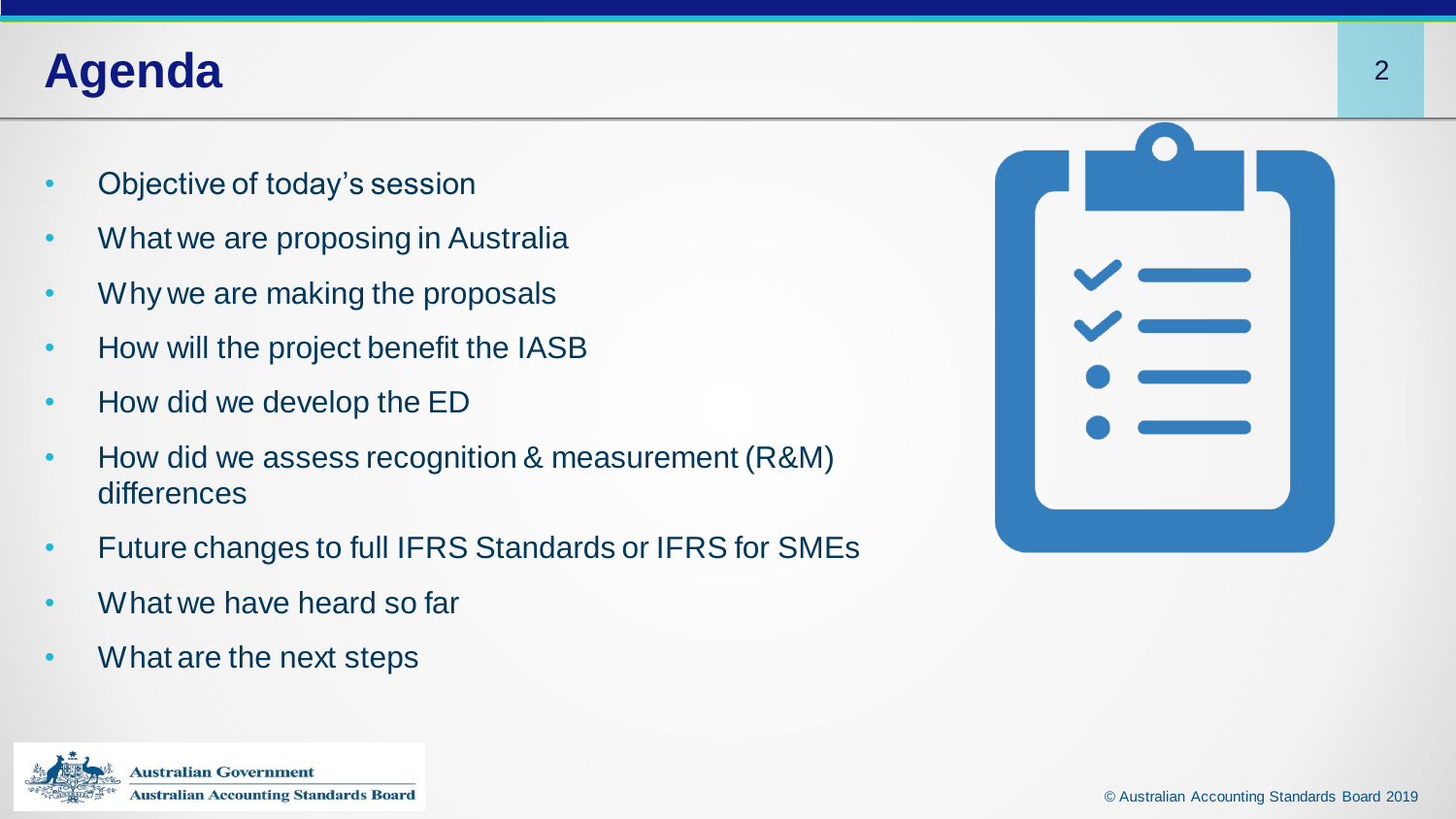### **Proposal − What are we proposing in Australia** 3



**Standalone disclosure standard, to replace the current reduced disclosure regime (RDR)**

**Applies to all entities without public accountability, not just subsidiaries**

**Applies to for-profit and not-for profit private sector entities and public sector entities**

**Entities must comply with all R&M of full IFRS/Australian Accounting Standards (AAS) with simplified disclosures**

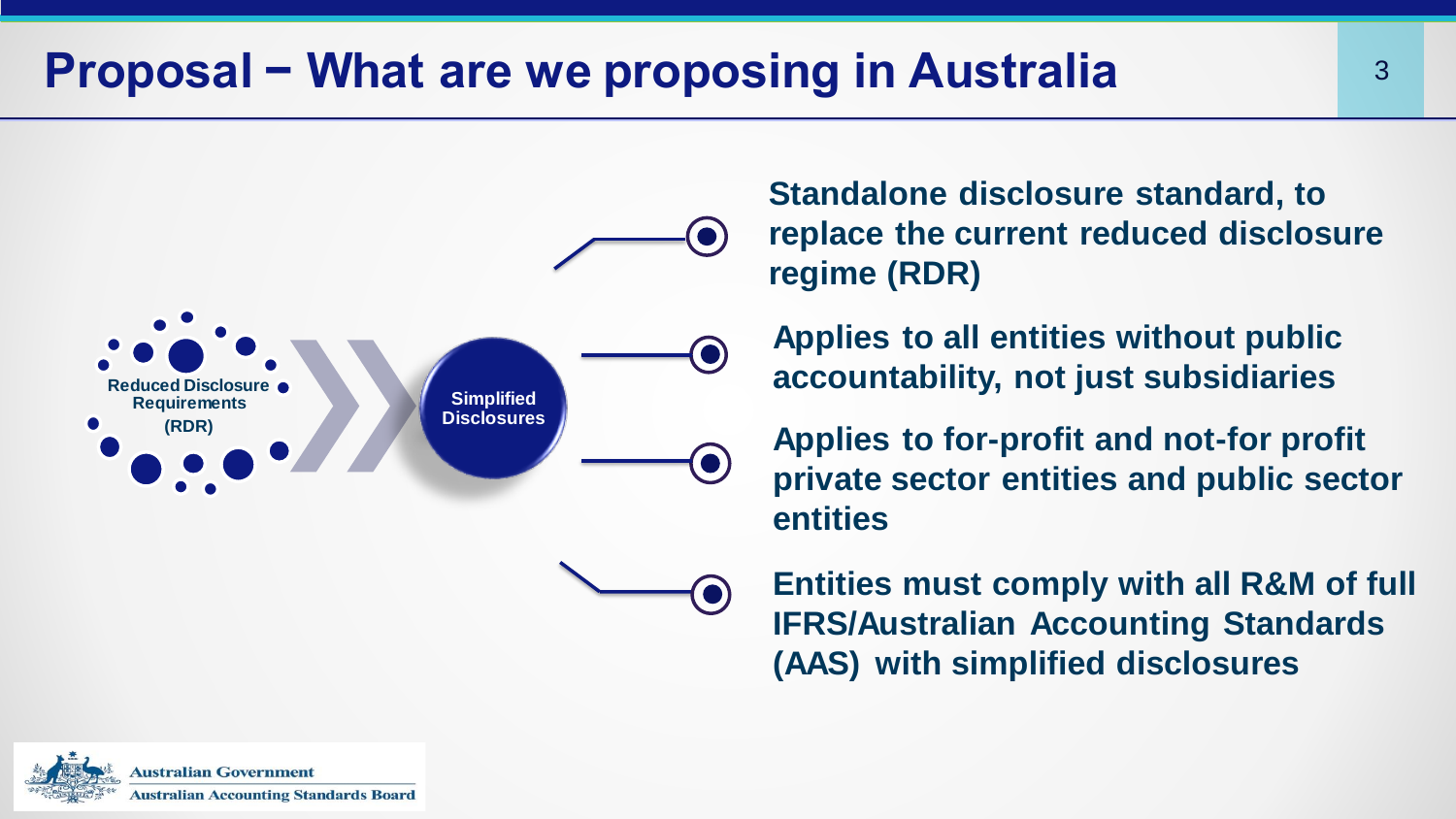## **Rationale − Why are we making the proposals**

• **Currently Australian entities have essentially three tiers of reporting**



• **Australian 'reporting entity' concept not consistent with the IASB's revised Conceptual Framework 'reporting entity' definition**

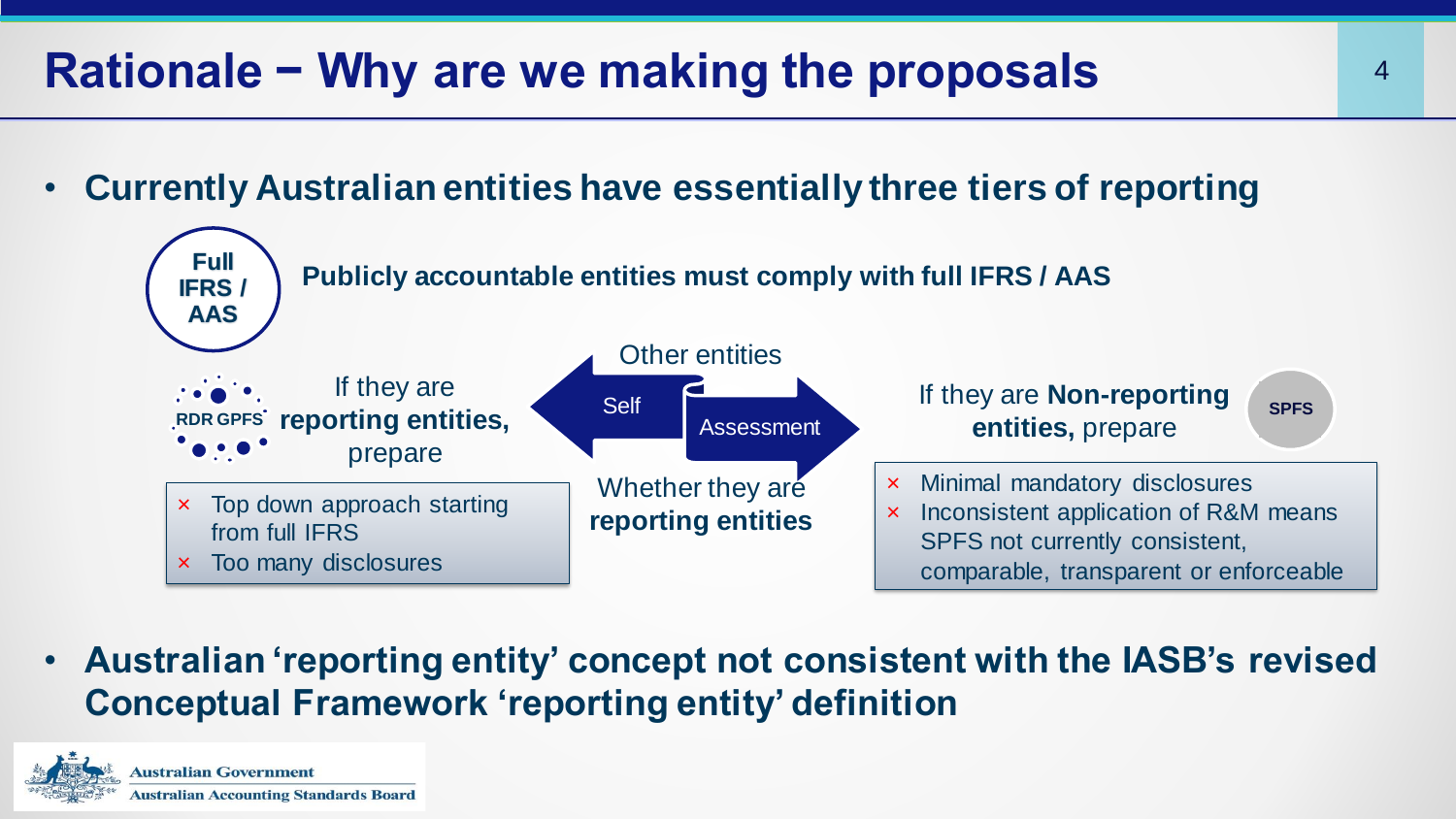## **Rationale − Why are we making the proposals (cont'd)** 5

• **Why did the AASB decide not to adopt IFRS for SMEs**

Third tier of GPFS reporting in the for-profit private sector not justified due to limited number of entities affected

**IFRS for SMEs**



Majority of affected companies already comply with full R&M – transition costs would outweigh benefits



Subsidiaries of publicly accountable entities do not want to have different R&M requirements



Use of IFRS for SMEs standard would decrease harmonisation with NZ

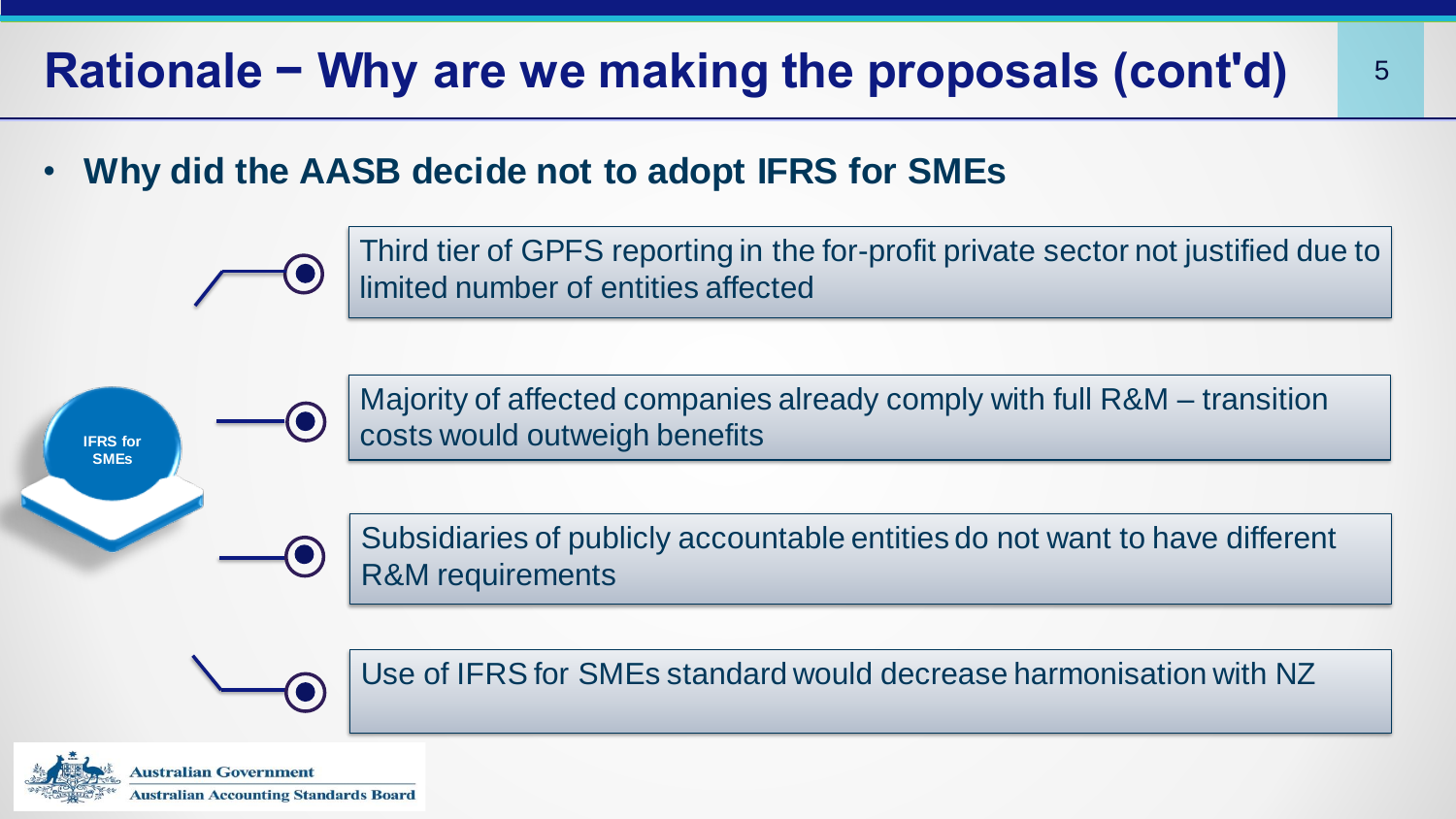## **Rationale − Why are we making the proposals (cont'd)** 6

• **Need a solution for entities without public accountability that are required to prepare and lodge financial statements that comply with AAS, which balances user needs and costs to prepare**

> IFRS for SMEs obvious solution as this was written for entities that do not have public accountability, hence similar user groups

**IFRS for SMEs**

IFRS for SMEs disclosures have been demonstrated to have right balance between cost to preparers and benefits to users



If IASB is developing a reduced disclosure standard for subsidiaries, Australia will adopt this, but can't wait as need a solution sooner

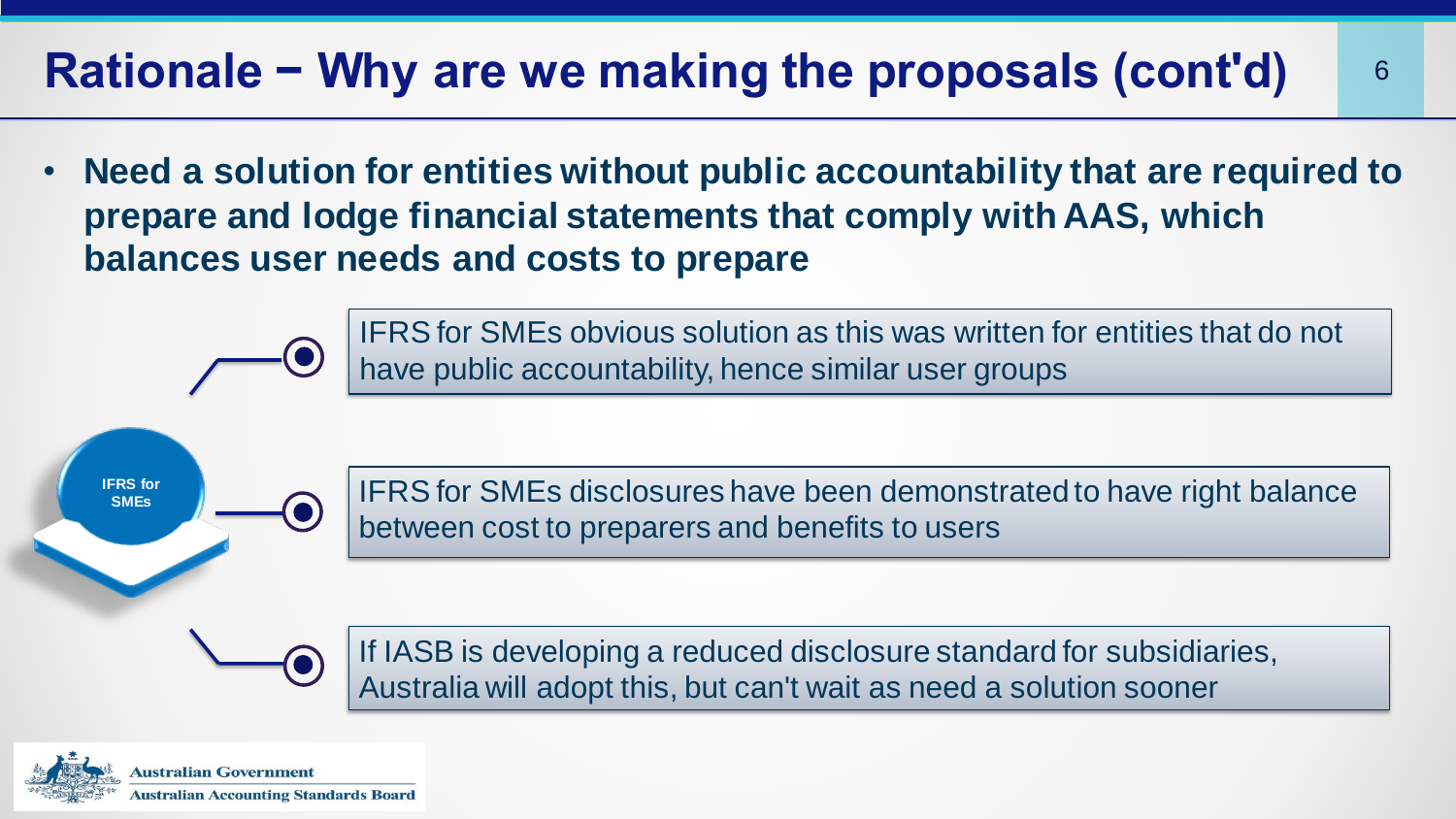### **How can the AASB's project benefit the IASB**



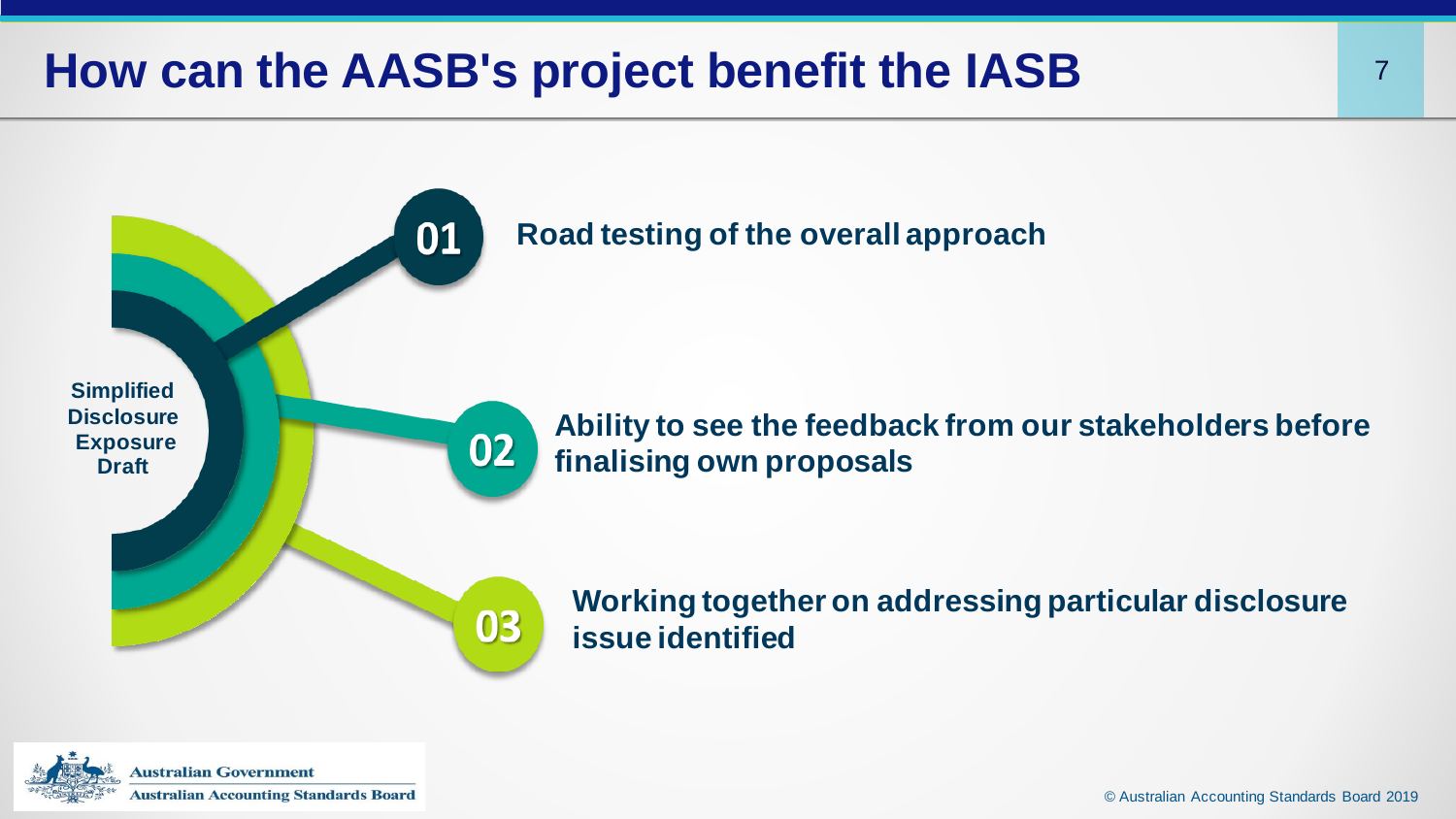## Methodology − How did we develop the ED 8



**Used IFRS for SMEs disclosures as a starting point & retained them as far as possible (including paragraph numbering)**



**Removed disclosures that do not relate to R&M in full IFRS**



**Adapted disclosures where R&M principles significantly different**



**Added disclosures for topics not addressed, or where Australian specific disclosures are required; extended application to public sector and NFP entities**



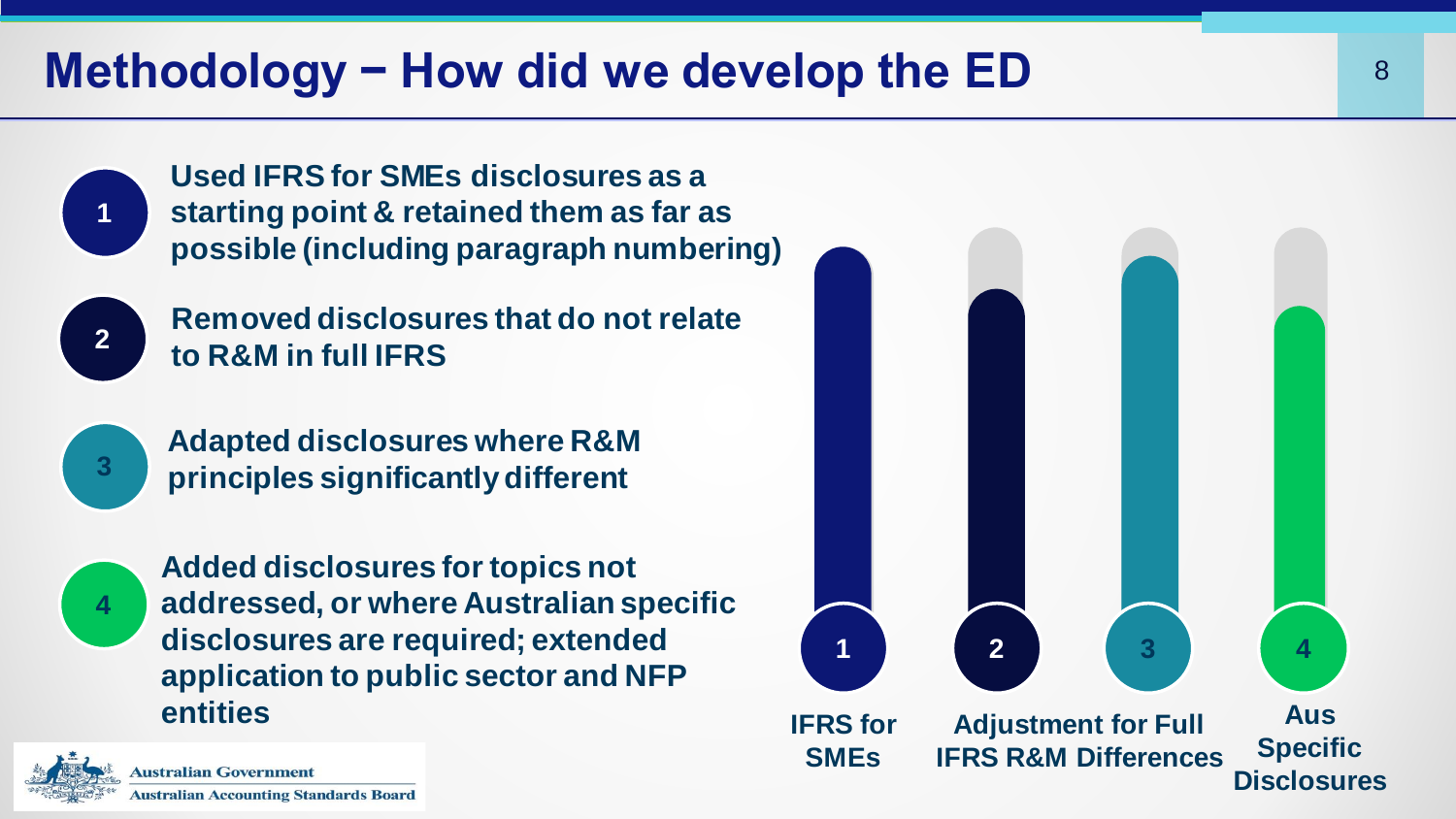#### **How did we address R&M differences and adapted disclosures**

**Focus on how the differences affected the amounts recognised in the primary financial statements**

**Use a bottom up approach – i.e. do not reference back to full IFRS disclosures**

**Identify options/exemptions that are not available in either of the two regimes and removed or added related disclosures**

**Retain the simpler language from the IFRS for SMEs standard**



ustralian Government **Australian Accounting Standards Board**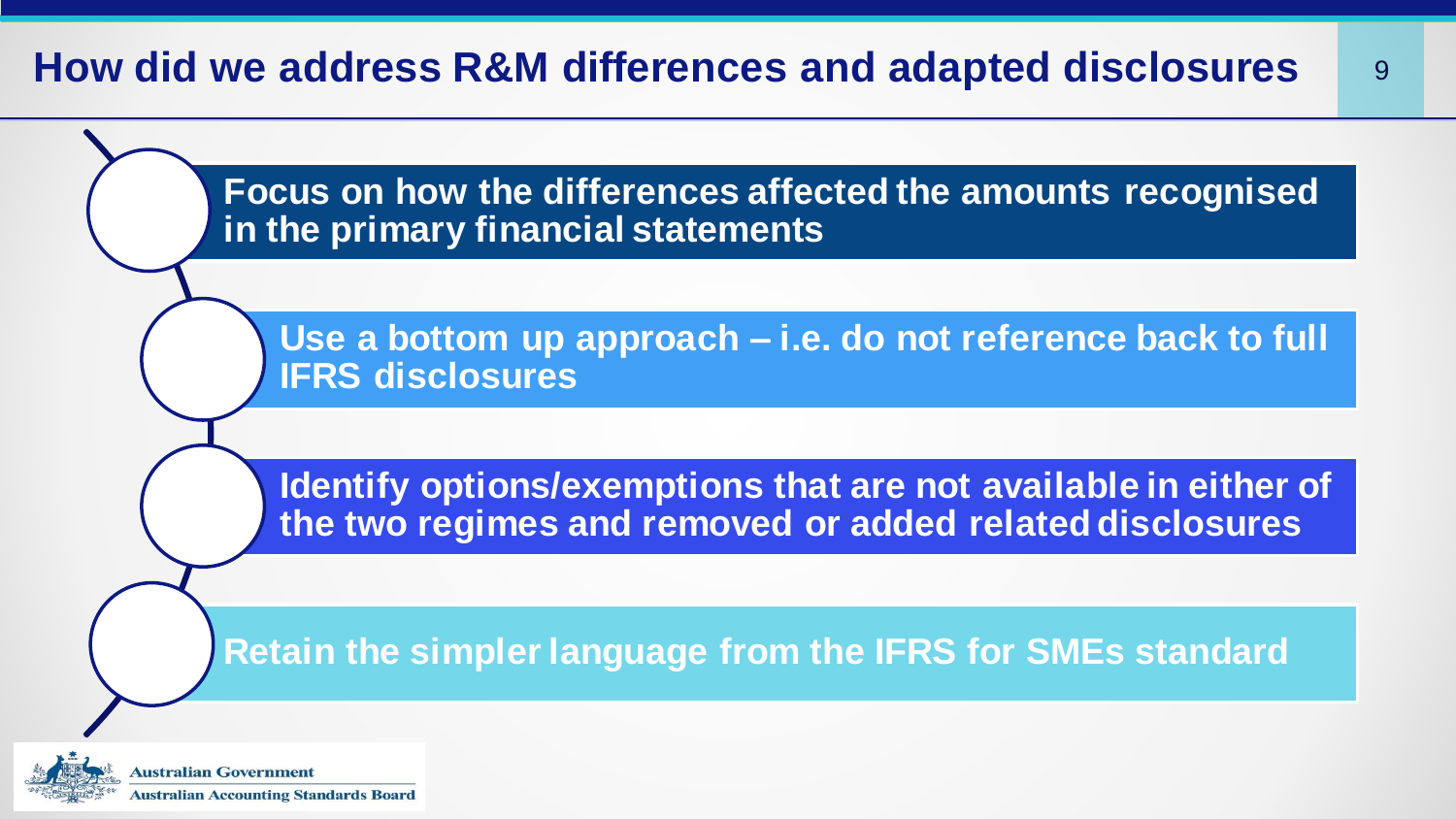- IFRS 15 and IFRS for SMEs are both ultimately concerned with the timing of revenue recognition & whether to recognise revenue at a point in time or over time
- Therefore, the level of revenue disclosures in IFRS for SMEs remains appropriate
- But adapted to reflect terminology used in IFRS 15

- Right-of-use assets & lease liabilities are same as finance leases, therefore used finance lease disclosures from IFRS for SMEs
- Low-value and shortterm leases accounted for in same way as operating leases, so adapted operating lease disclosures

#### **Revenue Leases Financial Instruments**

- Amended disclosures only to reflect different measurement categories under IFRS 9
- Retained IFRS for SMEs disclosures otherwise unchanged – consistent with IASB's decision that these disclosures were considered adequate even if financial instruments measured under IAS 39.

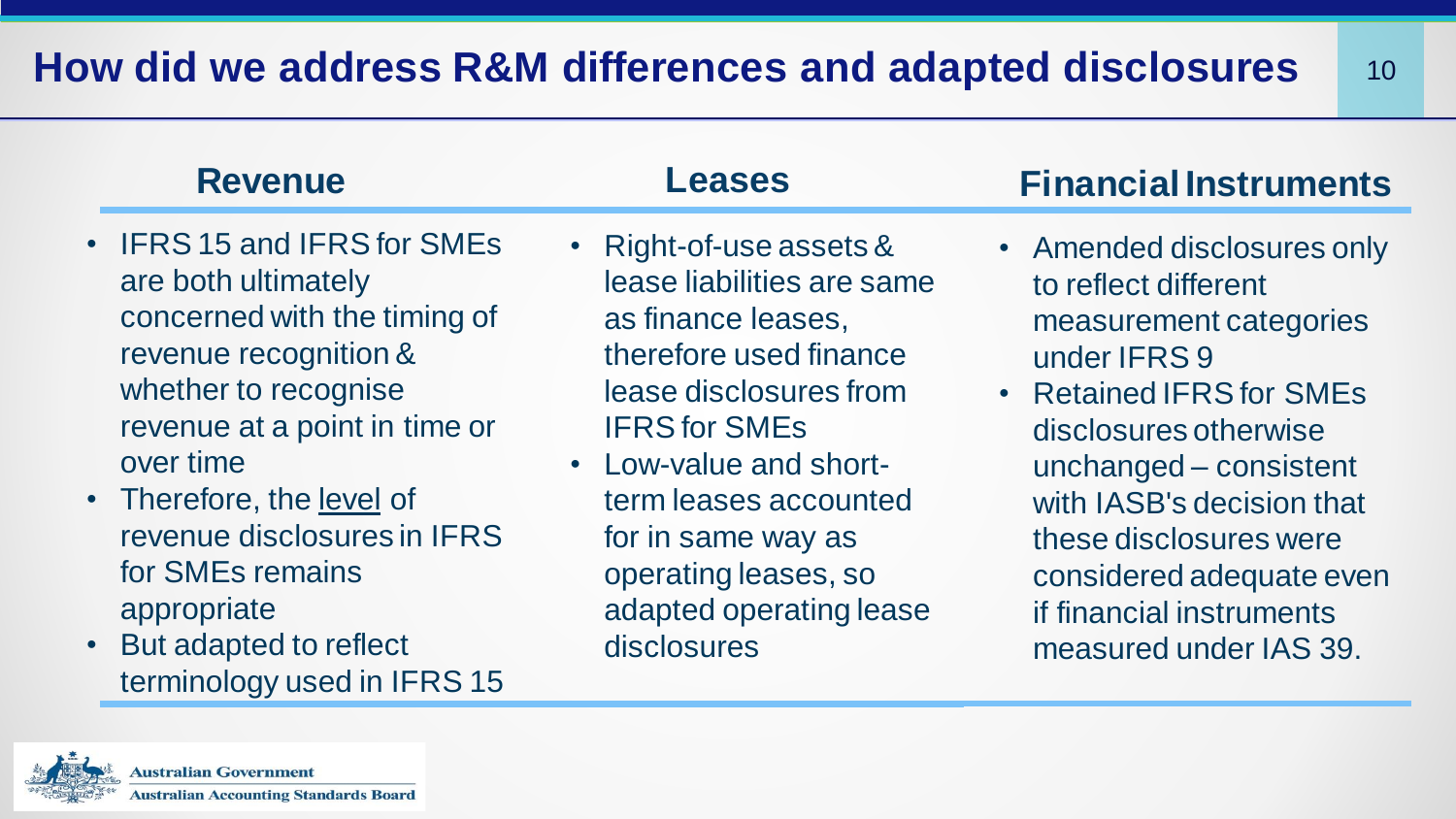#### **For future changes to full IFRS For future changes to IFRS for SMEs**

- If no changes to R&M no change to disclosures is required
- If changes made to R&M consider whether there's a need to add or remove disclosures based on the above methodology
- If changes made to disclosures only no change to disclosures is required

• If changes are made to disclosures, then replicate unless not relevant

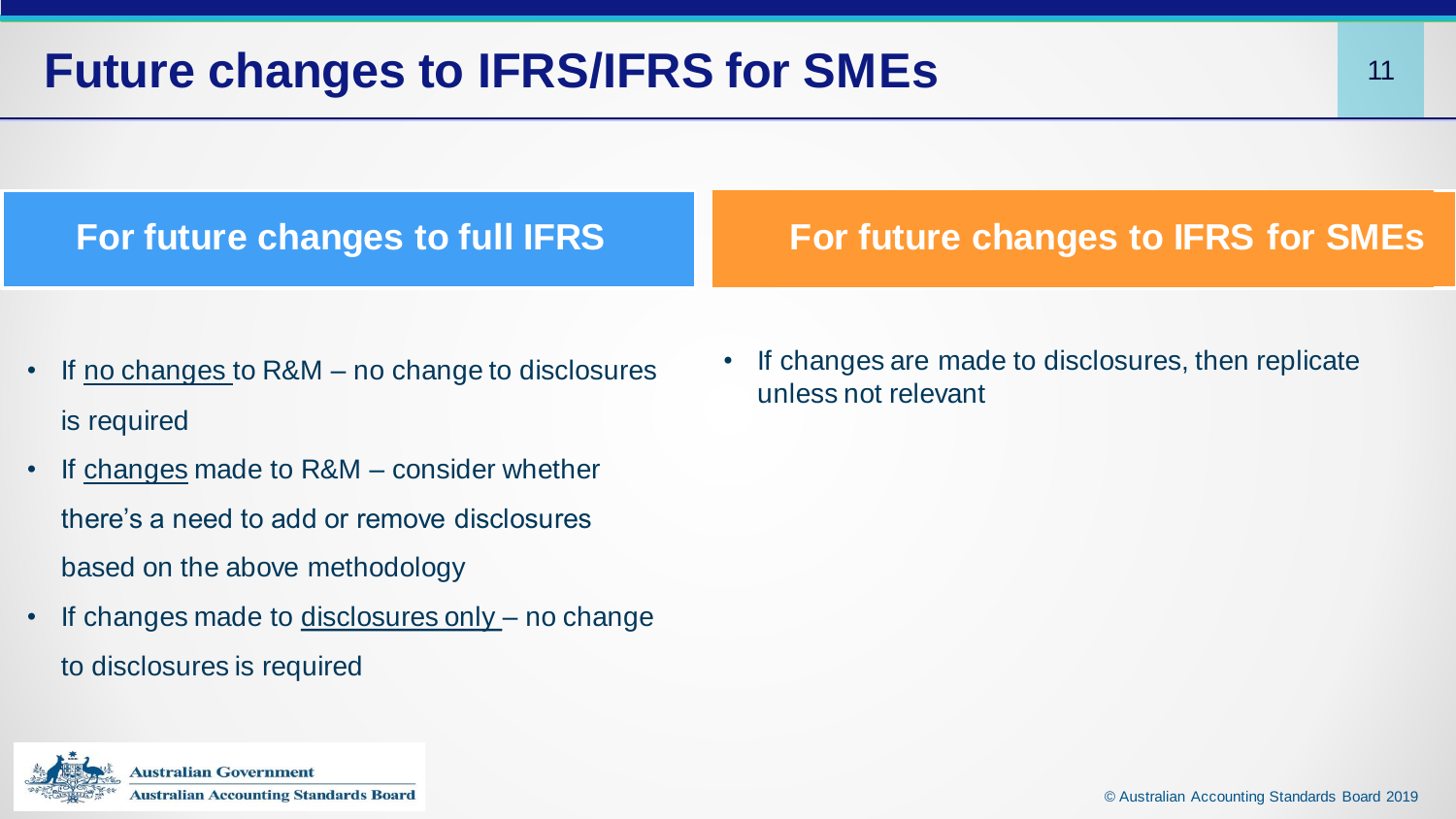#### **Outreach activities**

We have presented the proposals at:

- 9 roundtables 127 participants
- 1 webinar 162 participants
- User Advisory Committee 13 participants



**Regulator Professional services firms Preparer Academic Professional bodies Public sector audit office** Non-executive director Other



#### **1 Webinar − 162 participants**

12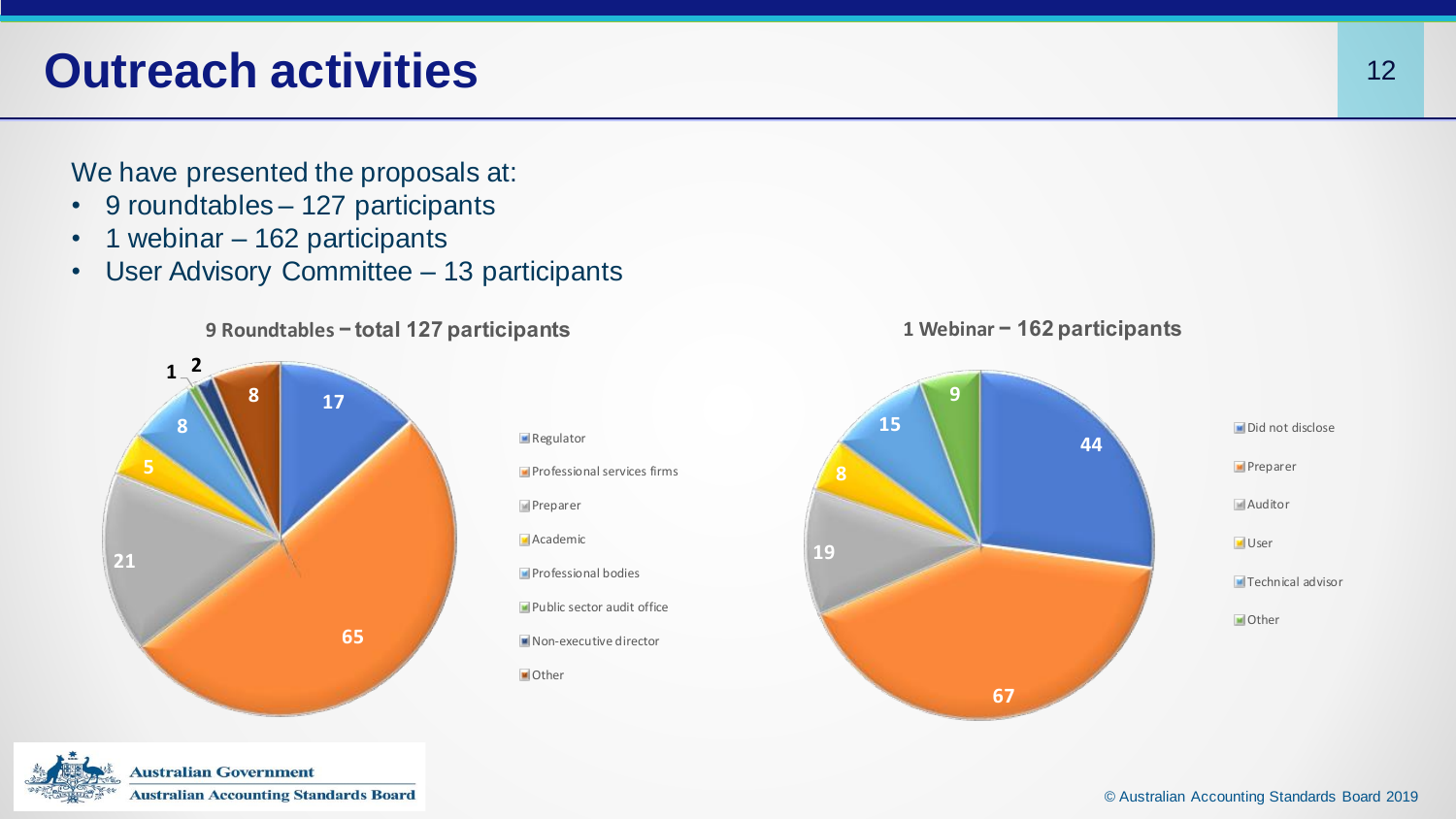#### **What have we heard so far** 13

**88%** of the roundtable participants and **90%** of the webinar participants agreed that the proposed Simplified Disclosure Standard should replace RDR



**90%** of the roundtable participants and **93%**  of the webinar participants agreed with the approach to include all disclosure requirements for Tier 2 entities in one standalone Standard.

- **Overwhelming support for separate disclosure standard and for approach applied**
	- **Stakeholders also like simpler language and simpler requirements**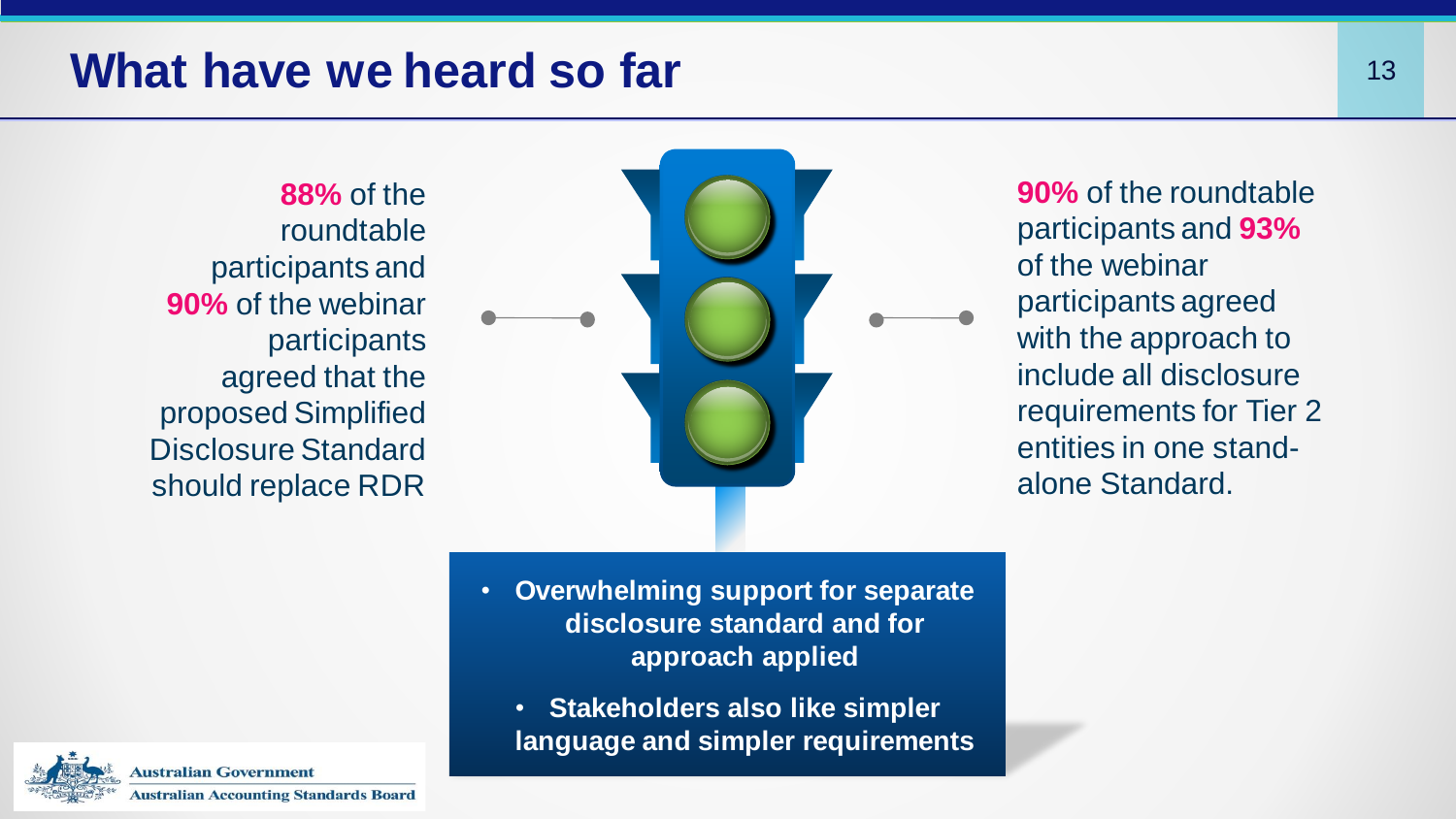#### **What are some of the specific issues raised** 14



Concerns that adapting reporting templates may be too time consuming

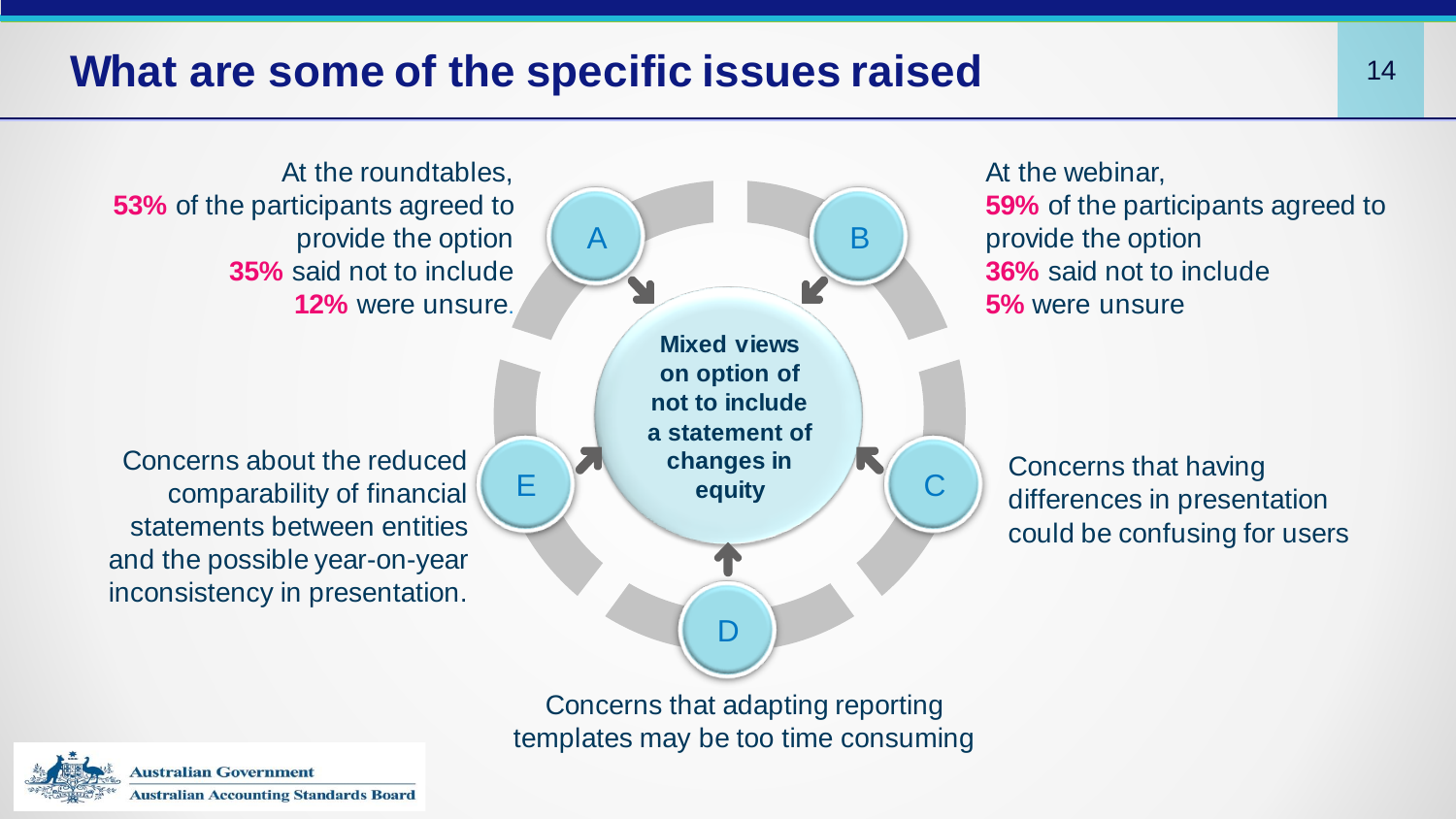#### **What are some of the specific issues raised 15 and 15 and 15 and 15 and 15 and 15 and 15 and 15 and 15 and 15 and 15 and 15 and 16 and 16 and 16 and 16 and 16 and 16 and 16 and 16 and 16 and 16 and 16 and 16 and 16 and 16**

**59%** of webinar participants agreed with proposed removal of tax reconciliation, **36%**  disagreed with the proposal, and **5%**  were unsure

Tax reconciliation provides useful information about the entity and can help to identify errors **Mixed views on proposed removal of mandatory tax** 

While useful for audit purposes, entities would appreciate if tax reconciliation was not being made publicly available

**reconciliation** Could provide an exemption for entities within a tax consolidated group from making any tax disclosures

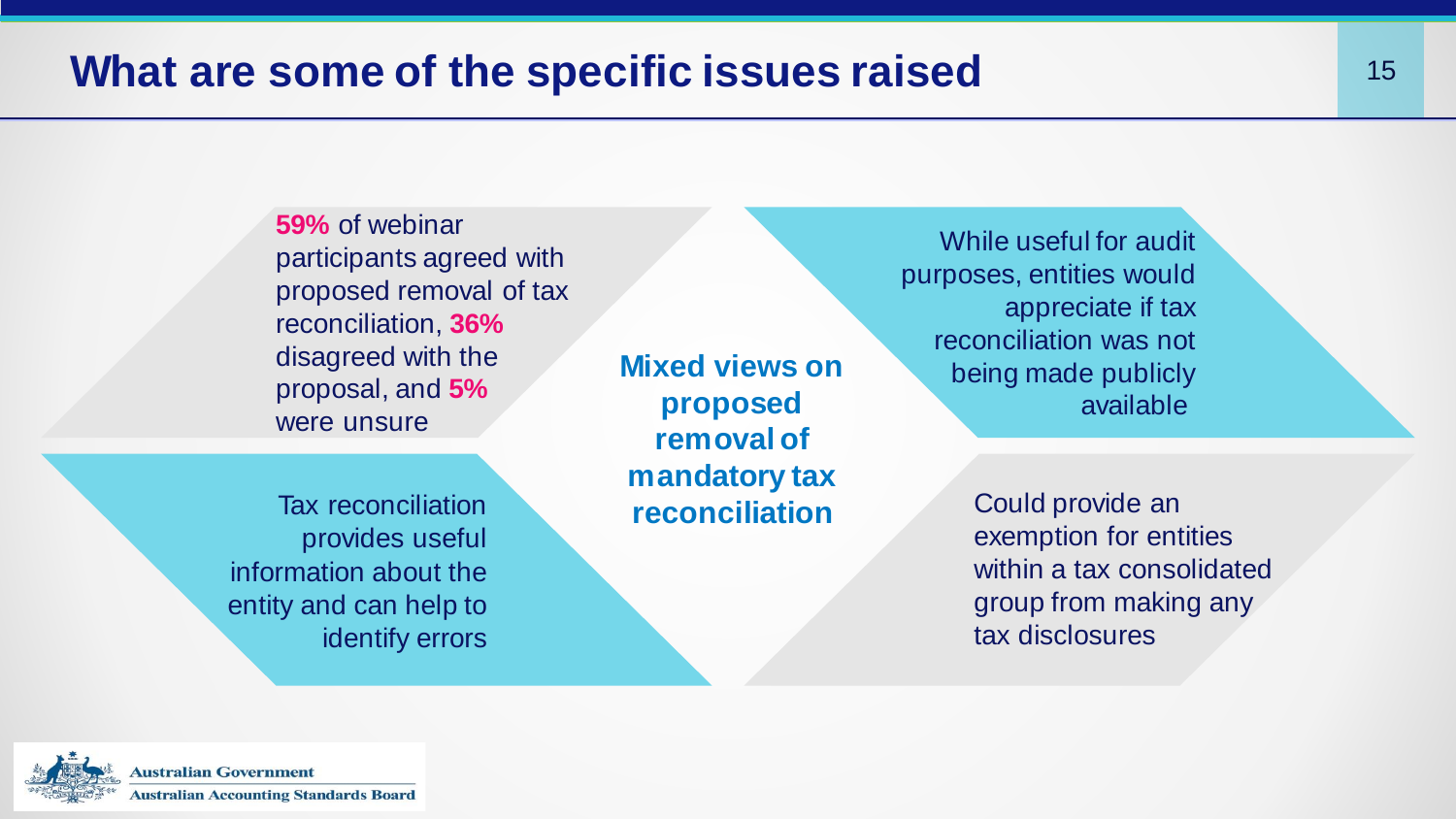#### **What are some of the specific issues raised?** 16

Disclosures about maturity of lease liabilities vs other financial liabilities:

- **Other financial liabilities**: general requirement to disclose terms and conditions "such as … maturity, repayment schedule …"
- **Lease liabilities**: disclose maturity analysis of future lease payments for fixed time periods

**Roundtable participants**  generally agreed that the requirements for liquidity disclosures should be the same for lease liabilities and for other borrowings and recommended following up with the IASB as to why a maturity analysis is currently only required for lease liabilities, but not specifically for other borrowings.



**Australian Government Australian Accounting Standards Board**  **Webinar Polling Results**

- **50%** of the participants thought that a maturity analysis should be required for both lease liabilities and for other borrowings
- **30%** believed that the general requirement to disclose terms and conditions would be sufficient for both
- **16%** voted to keep the disclosures as they are
- **4%** were unsure.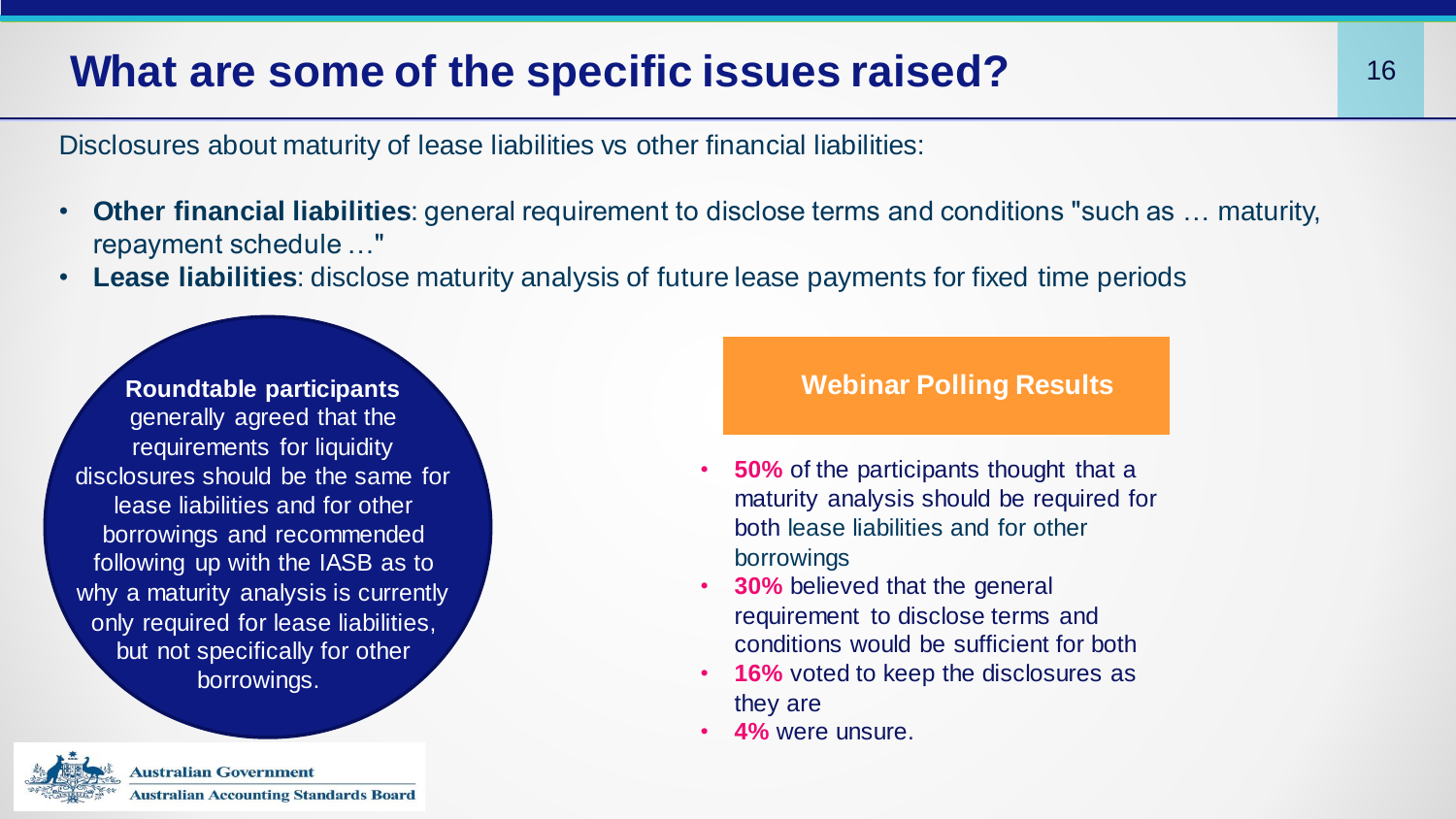#### **What are some of the specific issues raised 17 17 17**

#### **The issue: Additional disclosures beyond and above full IFRS**

Additional disclosures identified include:

**Fair value hedge** − separate disclosure of the amount of the change in fair value of the hedging instrument and of the hedged item

**Defined benefit plans** − cost relating to defined benefit plans for the period that have been included in the cost of an asset

**Group employee benefit plans** − full disclosures required, cross referencing to another group entity's financial statements not permitted

**Termination benefits and other long-term benefits** − information about the nature of the benefits, amounts of obligation and extent of funding

**Lessees** – full PPE disclosures for right-of-use assets **Lessors** – loss allowance for lease receivables



#### **Feedback: Majority of stakeholders said additional disclosure above and beyond IFRS should not be required**

#### **Roundtables:**

- Concerns about the additional costs that would have to be incurred to collect information to produce the disclosures, in particular where this information is not even needed for consolidation purposes.
- However, some thought that any departures from the principle to follow IFRS for SMEs disclosures that are made now could make it more difficult for the AASB to justify adopting changes that are made to the IFRS for SMEs disclosures in future.

#### **Webinar:**

- **76%** of webinar participants said that additional disclosure above and beyond IFRS should not be required, 20% preferred to follow IFRS for SMEs under all circumstances and **4%**  were unsure.
- One participant noted that it would be inconsistent to include additional disclosures that are not in full IFRS, and that the AASB should take the opportunity to rationalise them.
- One participant asked whether this could be the result of IFRS for SMEs not being updated on a timely basis.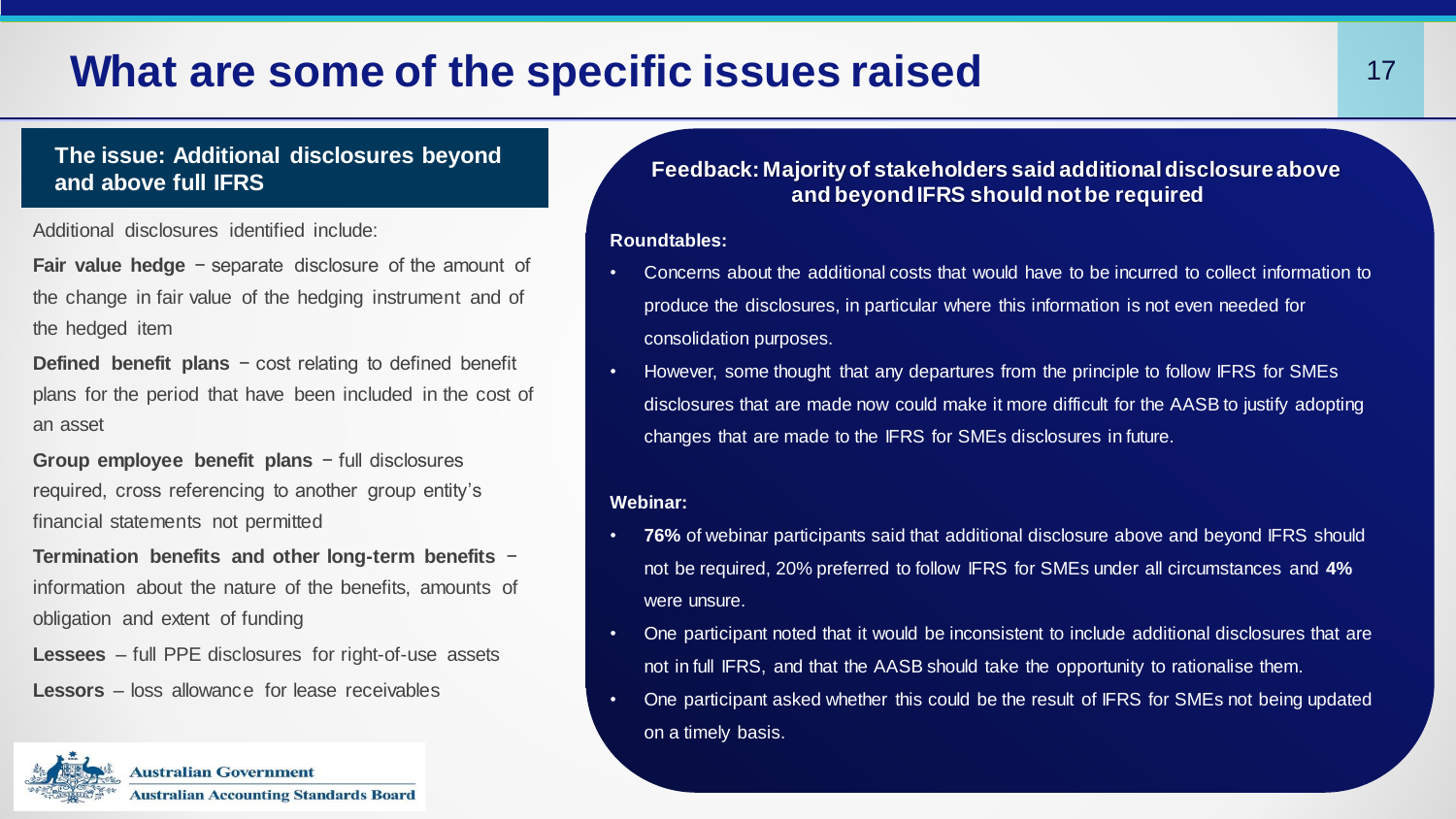#### **What are some of the specific issues raised?**

**Discontinued Operations**



1

Some roundtable participants thought it was inconsistent to require remeasurement under IFRS 5 without the presentation requirements from that standard

Retained IFRS for SMEs presentation requirements in the ED

no restatement of profit or loss for comparative period)

(i.e. no separate presentation in statement of financial position &

**Individually material items of income and expense** 



Some roundtable participants were concerned that the overriding requirement to disclose information that is relevant to an understanding of the financial statements would not be sufficient

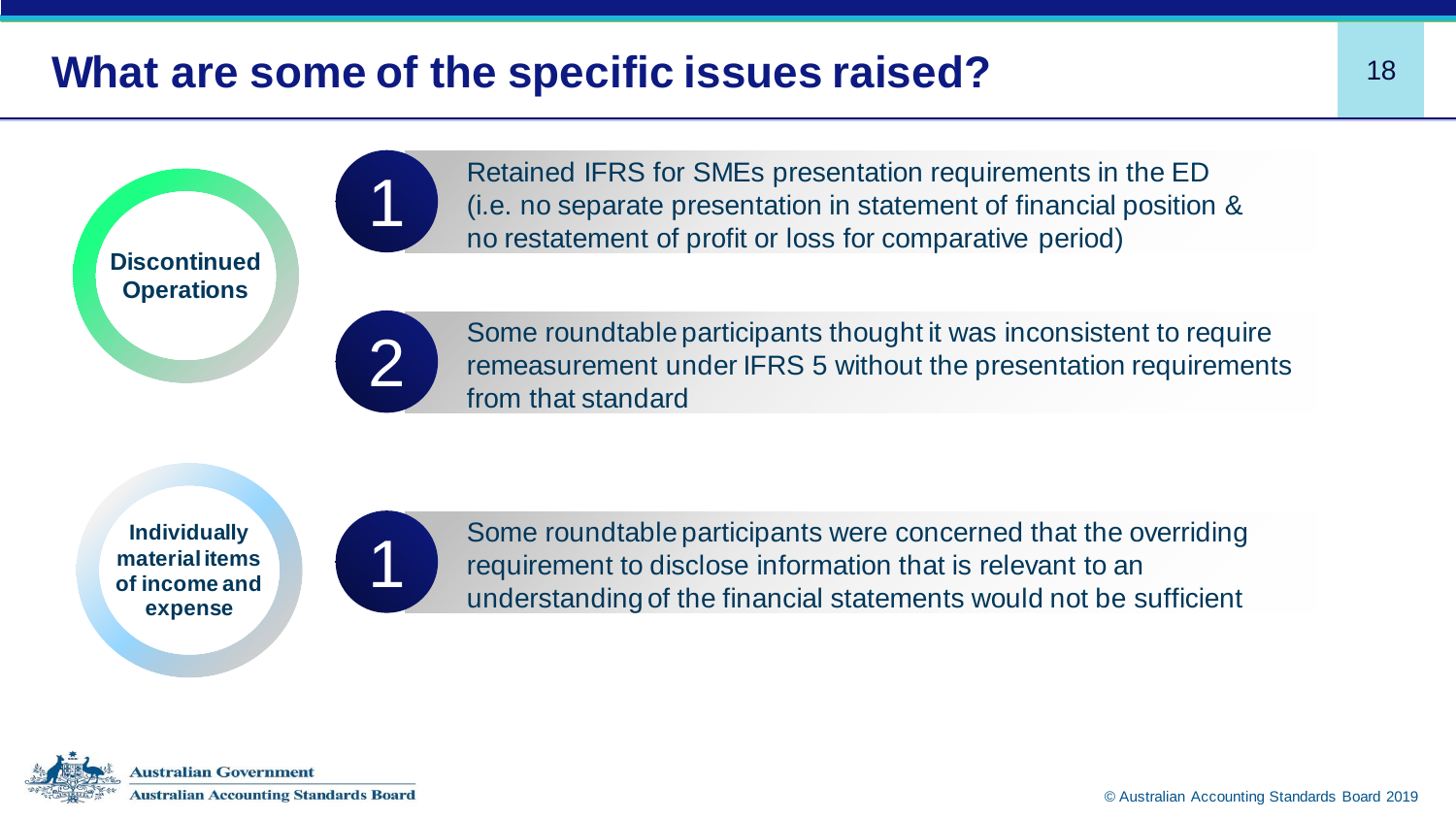#### **What have we heard so far – feedback from User Advisory Committee** 19

UAC members generally agreed that the proposed disclosures appear adequate

Not concerned about not having statement of changes in equity where only movements are in retained earnings

Most important are cash flow statement and information about contingent liabilities

Agreed that audit fee disclosures (added by AASB) would be useful

Polled UAC members on disclosure of maturity analysis: 4 thought maturity analysis should be disclosed for all liabilities, 2 were comfortable with general requirement to disclose terms & conditions and 1 wanted to retain status quo (ie disclosure only for lease liabilities)



**Australian Government Australian Accounting Standards Board**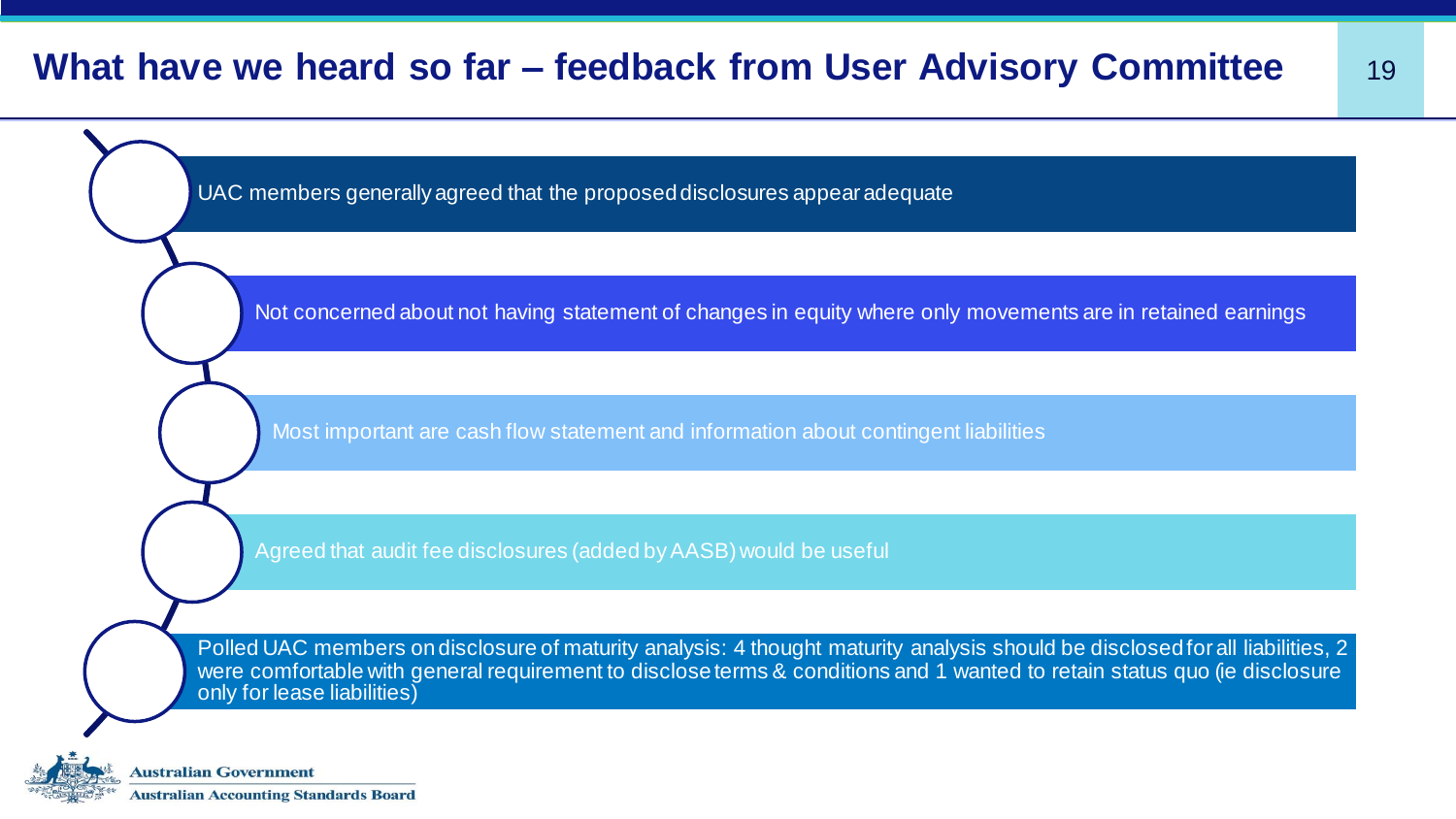





**Australian Government Australian Accounting Standards Board**